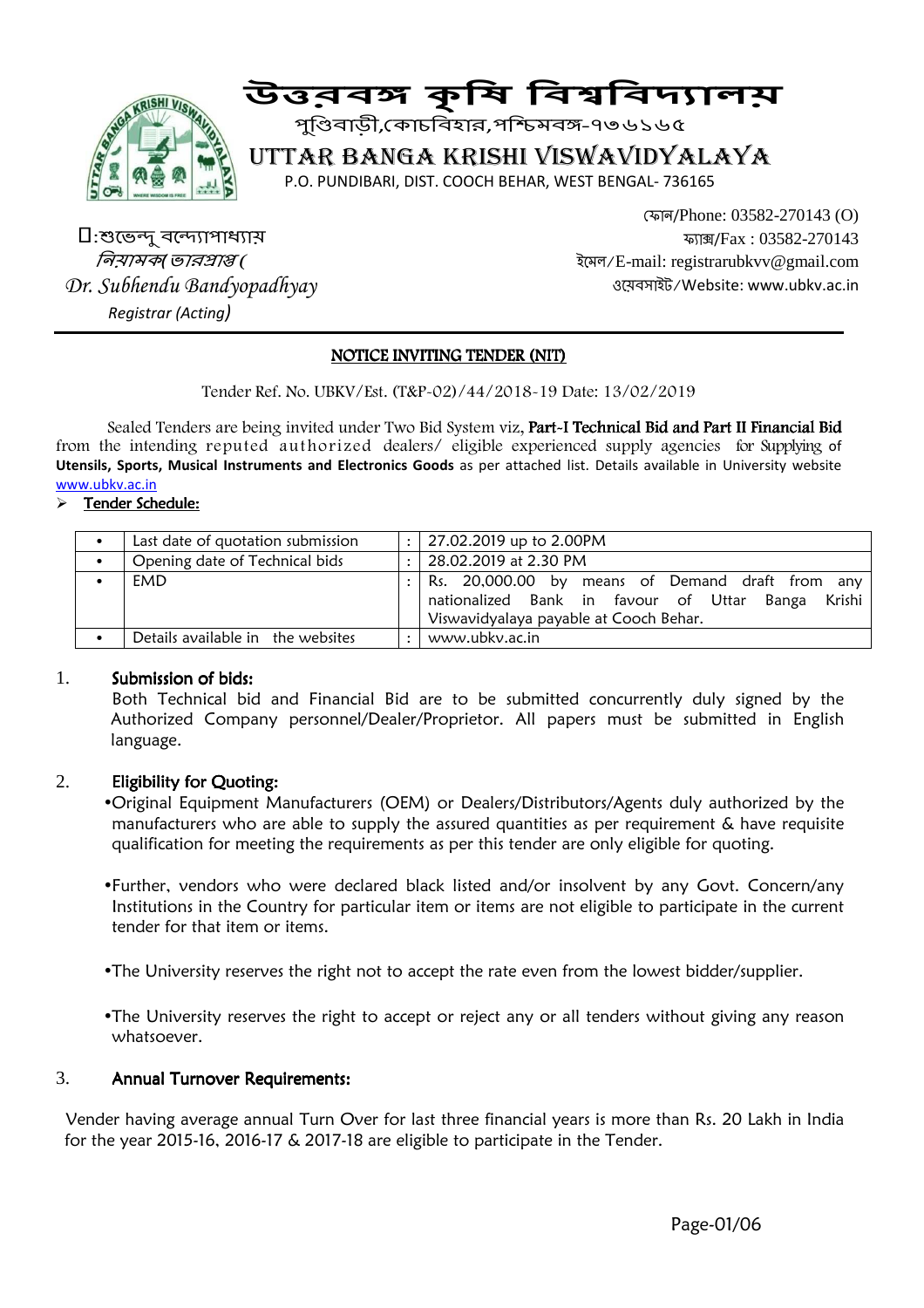# Submission of Tenders

# **3.1** General process of submission

 All the documents including addendum/ Corrigendum related to the tender uploaded by the Tender Inviting Authority form an integral part of the contract. Renderers are required to upload all the tender documents along with the other documents, as asked in the tender, through the above website within the stipulated date and time as given in the Tender. Tenders are to be submitted in two envelopes at a time, one is Technical Bid and the other is Financial Bid. The renderer shall carefully go through the documents and prepare the required documents.

4.2 Technical details: (Bidders must submit Technical specification along with Catalogue of the item quoted in "Technical Details" Envelope.

4.3 Audited Annual Accounts for last three years  $2015-16$ ,  $2016-17$  &  $2017-18$  or during the period since formation of the Firm, if it was set up in less than such 3- year period. Bidders whose accounts are not audited must submit 26AS for the above years as available in the official website of the Income Tax Department, Government of India with other documents stated bellow:

| Sl. No.        | Category                          | Sub-Category          | <b>Sub-Category Description</b>                                                                                                                                                                                                    |  |
|----------------|-----------------------------------|-----------------------|------------------------------------------------------------------------------------------------------------------------------------------------------------------------------------------------------------------------------------|--|
|                |                                   | Certificates          | PAN Card of the Bidder                                                                                                                                                                                                             |  |
| $\mathbf{1}$   | Certificates                      |                       | <b>GST Registration Certificate</b>                                                                                                                                                                                                |  |
|                |                                   |                       | P-Tax Registration Certificate with a copy of last return                                                                                                                                                                          |  |
| $\overline{2}$ | <b>Company Details</b>            | Company Details 1     | Trade License/Enlistment Certificate                                                                                                                                                                                               |  |
|                |                                   |                       | Registration with Registrar of Companies                                                                                                                                                                                           |  |
|                |                                   |                       | Articles for<br>Memorandum of<br>Limited<br>Companies.                                                                                                                                                                             |  |
| 3              | Credential                        | Credential 1          | Copy of the purchase order for supplying Similar nature of<br>items at least for last 2 years in an Institute of Higher<br>Education<br>Brief User List preferably for users in West<br>Bengal in an Institute of Higher Education |  |
| 4              | Financial<br>Information          | Payment Certificate 1 | Income Tax Returns submitted for the<br>Assessment year 2015-16                                                                                                                                                                    |  |
|                |                                   |                       | Income Tax Returns submitted for the<br>Assessment year 2016-17                                                                                                                                                                    |  |
|                |                                   |                       | Income Tax Returns submitted for the<br>Assessment year 2017-18                                                                                                                                                                    |  |
|                |                                   |                       | GST Return for last 3 months in 2018-19                                                                                                                                                                                            |  |
| 5              | Product<br>Catalogue<br>(Coloured |                       |                                                                                                                                                                                                                                    |  |
| 6              | Compliance<br>Statement           |                       |                                                                                                                                                                                                                                    |  |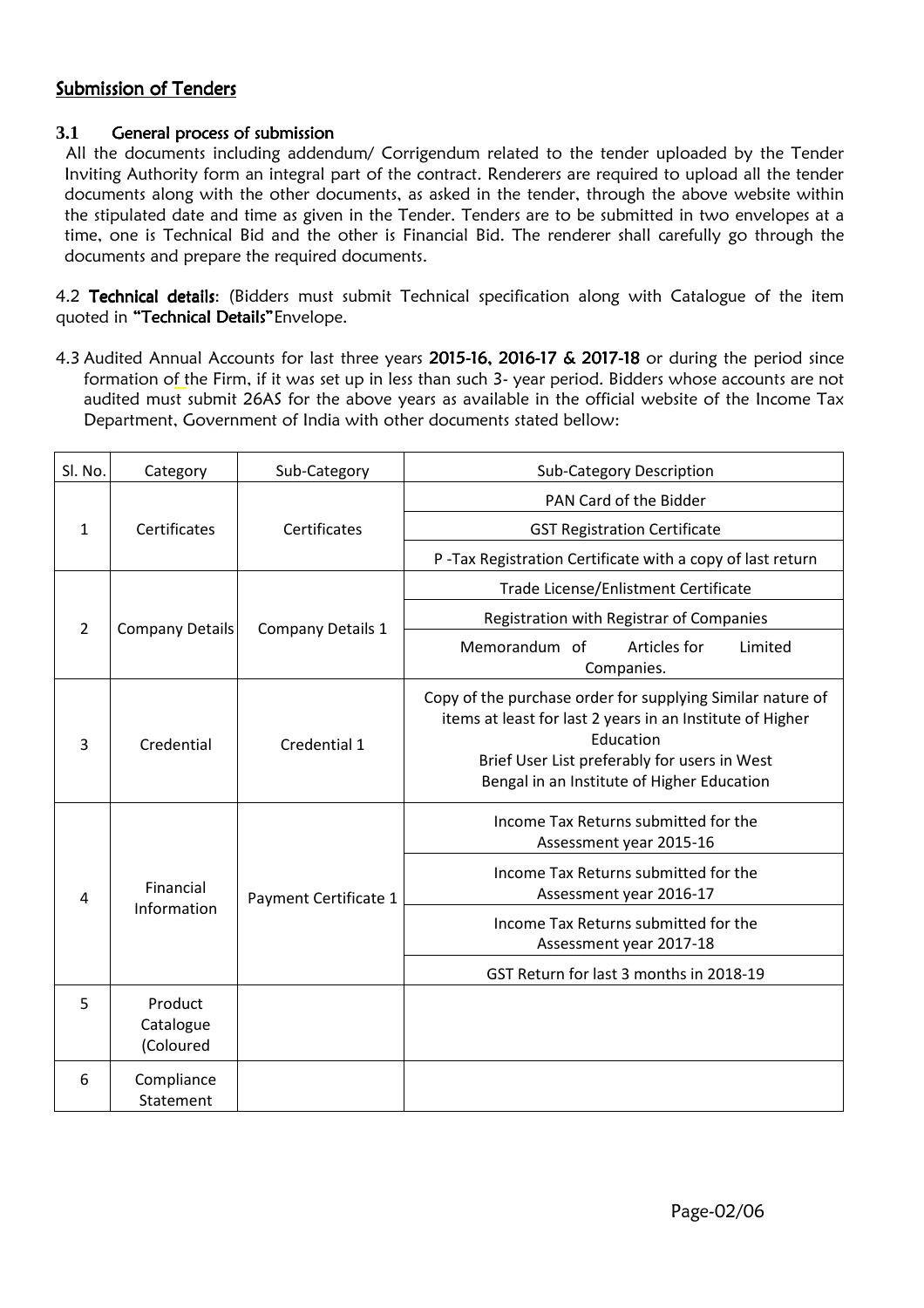#### 4.4 Financial Bid

Financial Bid should contain the unit price of items on FOR destination and CIF including applicable taxes. Rate of GST also to be quoted.

# 5 TERMS & CONDITIONS:

# 5.1 Bid Information:

- a) The rate quoted by the bidder shall be fixed for the duration of the contract and shall not be subject to adjustment on any account.
- b) Partial Tender/Incomplete tenders both for Technical and Commercial aspects may subject to cancellation of tender. However, University Authority will define the Partial Tender/Incomplete Tender based on the tender evaluation status.
- 6.1 Evaluation of Tender: Firstly, Technical Bid will be evaluated and thereafter Price Bids of technically qualified bidders will be evaluated for selection of vender.
- 6.2 Award of Contract: The purchaser will award the contract to the bidder whose quotation has been determined to be substantially responsive both technically and commercially.
- 6.3 The vendor should quote and be capable to supply all the necessary items as per Tender. However, the University has the right to procure a part or a whole of the tendered items.
- 6.4 University enjoys the discretion to select vendor either in full or in part (item wise) for the betterment for pursuing of tender objectives.
- 6.5 Bidder must provide Technical Compliance Sheet duly certified by OEM as per the Tender Specification. Any non-compliance will lead to rejection of tender.
- 6.6 Credentials: Documents of supplying similar items in last two previous years in an Institute of Higher Education must be submitted along with the tender.
- 6.7 DSIR Certification: University possesses the privilege for availing the facility of procuring items at Concessional Customs Duty and without incurring any excise duty as per DSIR certification.
- 6.8 GST Exemption Certification: University possesses the privilege for availing the facility of procuring items at Concessional GST (5%) as per the decisions taken by GST Council.
- 6.9 Statutory deduction for GST and other Government taxes in the hand of the payee will be made as per the law in force.
- 6.10 Time Schedule: The supply work must be completed within 30-45 days from the date of receipt of the supply order.
- 6.11 Validity of offer: A bidder should spell out in the tender that it shall remain valid for a minimum period of one year from the date of opening of the tender and during this period, the bidder shall not be entitled to revoke or cancel its offer.
- 6.12 University reserves the discretion to issue work/ supply order either in full or phase wise depending upon the requirement and selected vendor will not charge any extra amount for such supply and delivery.
- 6.13 Payment Schedule: 100% Payment will be made after delivery and satisfaction of the item.
- 7.1 Performance Security: Successful bidder should deposit Performance Security money equivalent to the 10% of the order value in the form of DD from any nationalized bank in favour of UBKV payable at Cooch Behar or suitable negotiable instruments as to be decided by the University immediately after issuing purchase order from the University. Such security will be refunded after completion of the warranty period in normal case without any accrued interest.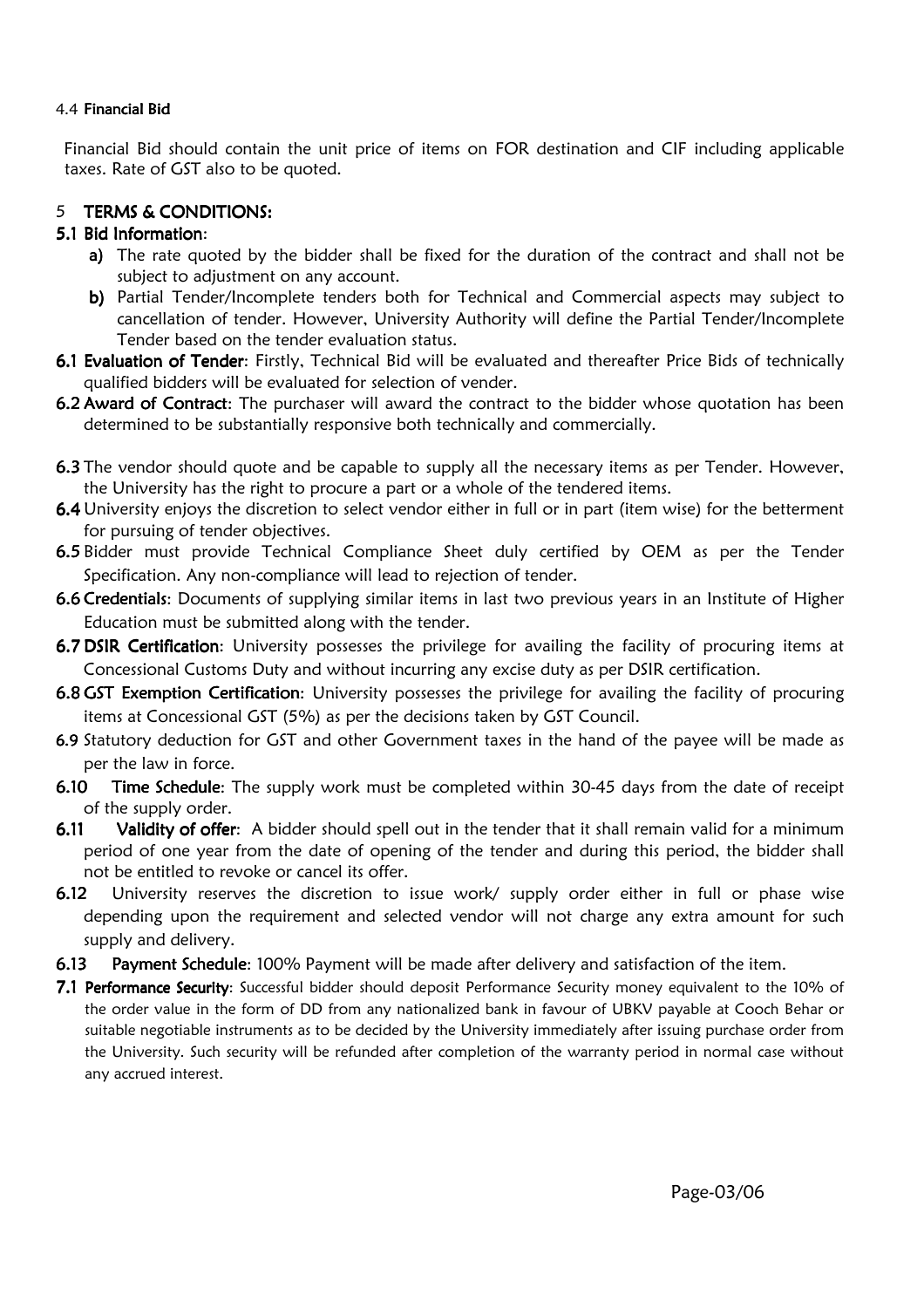# 7.3 University may forfeit the Security Money (EMD) in the event of the following circumstances:

- i. Selected bidder withdraws the bid before expiry of its validity and after receipt of the Purchase Order.
- ii. Selected bidder does not accept the order after issuing the same or fails to enter into a contract within validity period of offer.
- iii. Selected bidder fails to supply the items within the scheduled time as specified in the Purchase Order.
- iv. If before expiry of the warranty period, the supplied items break down or do not function satisfactorily due to the cause related with the item itself or for its installation and not for any reason caused by the University Authority and the supplier denies to take the responsibility to make the supplied items in order.
- v. In case of any false submission /statement by the bidder
- vi. In case of any refusal to abide by terms and conditions or refusal to enter into a written agreement as per prefixed terms and conditions.
- 7.4 Quantity Changeability: Quantity as stated in the tender document may subject to change at the time of issuing purchase order due to the fund crunch or for other valid reasons.
	- 7.5 Disposal of Disputes: In case of any dispute, the University's decision will be treated as the final and conclusive. All legal actions are subject to Cooch Behar jurisdiction only.

#### 7.6 Conditional bid may be liable for rejection.

# 8.1 Discretion of the University:

- i) University may take decision about non-purchase of the said item even after selection of vendor due to its fund constraints.
- ii) University reserves the right to relax any clause as stated hereinabove for selection of responsive vender.
- iii) The Tender Selection Committee reserves the right to cancel the N.I.T. due to any unavoidable Circumstances and no claim in this respect will be entertained.
- University may forfeit the Security Money (EMD)and performance security money in the event of the following circumstances:
	- vii. Selected bidder withdraws the bid before expiry of its validity and after receipt of the Purchase Order.
	- viii. Selected bidder does not accept the order after issuing the same or fails to enter into a contract within validity period of offer.
	- ix. Selected bidder fails to supply the items within the scheduled time as specified in the Purchase Order.
	- x. If before expiry of the warranty period, the supplied items break down or do not function satisfactorily due to the cause related with the item itself or for its installation and not for any reason caused by the University Authority and the supplier denies to take the responsibility to make the supplied items in order.
	- xi. In case of any false submission /statement by the bidder
	- xii. In case of any refusal to abide by terms and conditions or refusal to enter into a written agreement as per prefixed terms and conditions.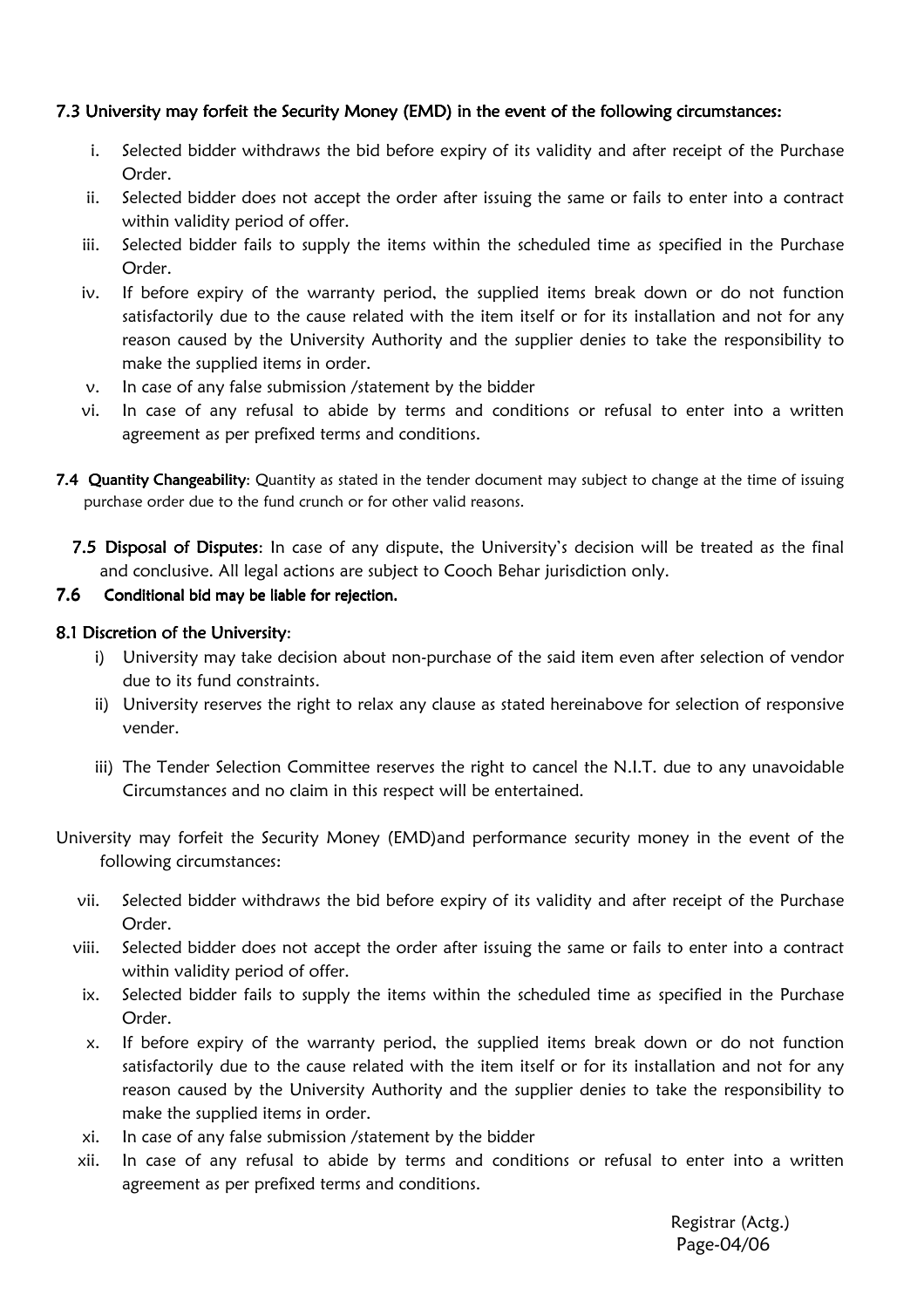# Annexur-1

| Sl. No.         | <b>Description</b>      | Specification/Purposes                          | <b>Required</b> |
|-----------------|-------------------------|-------------------------------------------------|-----------------|
| 01              | Pressure Cocker         | 20 Lit. Make: Hawkins                           | 10 Nos.         |
|                 |                         |                                                 |                 |
| 02              | Dish Plates             | Rectangular four Compartments(16"x10"), Bengani | 200 Nos.        |
| 03              | <b>Bucket Silver</b>    | 10 Lit. Good Quality                            | 30 Nos.         |
| 04              | <b>Steel Ring Bowel</b> | 17"/11" Good Quality                            | 30 Nos.         |
| 05              | <b>Steel Ring Bowel</b> | 12"/10" Good Quality                            | 30 Nos.         |
| 06              | Aluminium Ring          | 17"/11" Good Quality                            | 30 Nos.         |
|                 | Bowel                   |                                                 |                 |
| 07              | Aluminium Ring          | 12"/10" Good Quality                            | 30 Nos.         |
|                 | Bowel                   |                                                 |                 |
| 08              | Steel Jug               | 2.5 Lit with cover                              | 100 Nos.        |
| 09              | Steel Mug               | 1 Lit with cover                                | 200 Nos.        |
| 10 <sup>°</sup> | Iron Korai              | No. 20 Good Quality                             | 10 Nos.         |
| 11              | Iron Korai              | No. 30 Good Quality                             | 10 Nos.         |
| 12              | Jajra                   | Big Size - Good Quality                         | 20 Nos.         |
| 13              | Khanta                  | Big Size - Good Quality                         | 20 Nos.         |
| 14              | Dabbu Hata              | Big Size - Good Quality                         | 20 Nos.         |

#### Part-A: Utensils

#### Part-B: SPORTS GOODS

| Sl. No. | <b>Items</b>               | Specification                                     | Quantity |
|---------|----------------------------|---------------------------------------------------|----------|
| 01      | <b>Volley Ball</b>         | Cosco Smash/Cosco Gold Star                       | 20 Pcs   |
| 02      | <b>Volley Ball Net</b>     | Nylon Aristrow                                    | 05 Pcs   |
| 03      | <b>Badminton Net</b>       | Nylon Aristrow                                    | 10 Pcs   |
| 04      | Carom Board                | Match Board (48"X48") 8 mm Synthetic high quality | 06 Pcs   |
|         |                            | ply with water proof frame hardurd 4"             |          |
| 05      | <b>Badminton Racket</b>    | Lining attack/Yonex GR 303                        | 30 Pcs   |
| 06      | <b>Table Tennis Board</b>  | Stag Championship(Model 101)                      | 04 Pcs   |
| 07      | Cricket Ball (Tennis Ball) | Khanna Super                                      | 60       |
|         |                            |                                                   | Packet   |
| 08      | T T Ball                   | Stag                                              | 20 Pack  |
| 09      | T T Bat                    | Stag                                              | 40 Pcs   |
| 10      | <b>Goal Keeper Gloves</b>  | Nivia                                             | 05 Pairs |
| 11      | Discuss(Small)             | <b>Standard Quality</b>                           | 02 Pcs   |
| 12      | Weigh Machine              | <b>Standard Quality</b>                           | 02 Pcs   |
| 13      | Foot Ball                  | Nivia Cosco                                       | 20 Pcs   |
| 14      | Foot Ball Net              | Nylon Aristrow                                    | 10 Pcs   |
| 15      | Cricket Bat                | SS                                                | 25 Pcs   |
| 16      | Cricket Stamp Set          | SS                                                | 20 Set   |

Registrar(Actg.)